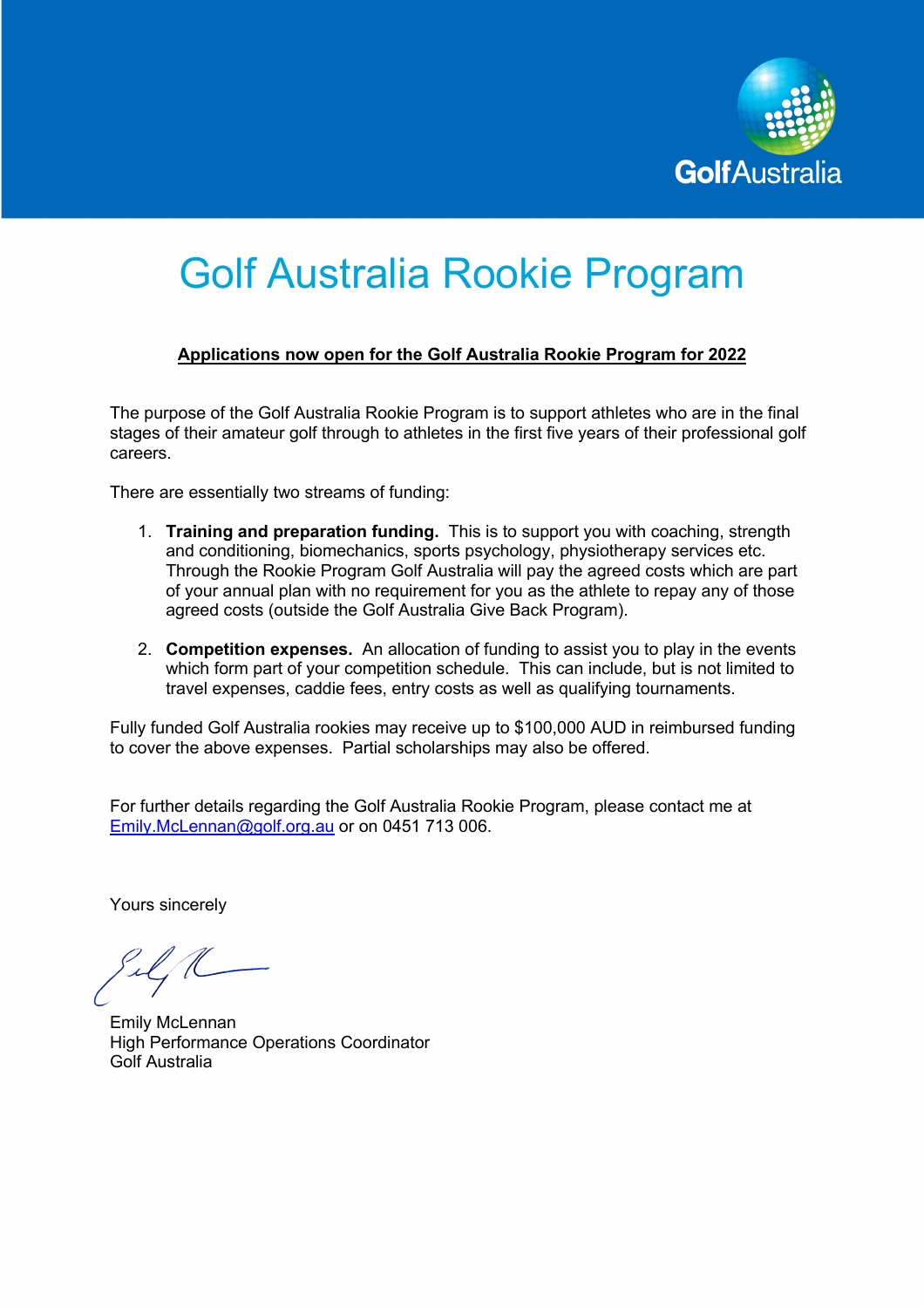# About the Rookie Program

# **Overview**

The Golf Australia Rookie Program has over the last nine years provided funding to young professional golfers which prior to its inception was unavailable.

Each scholarship will be offered for a funding period of one year (January  $1<sup>st</sup>$  – December  $31<sup>st</sup>$ ). As the scholarship holder can be part of the program until their fifth year of professional golf, it is theoretically possible for an athlete to be a scholarship holder for five years.

# **Criteria for Consideration**

For an athlete to be eligible for selection the following criteria are used to help make selections, but is not limited to:

- Be an Australian citizen
- Complete rookie squad application
- Have a successful amateur record at national and international level
- Be in the final six months of their amateur golf careers or;
- Have turned professional within the past five years
- Have in place a team of service providers
- Be hard working and highly self-motivated to achieve their objectives
- Submit a detailed budget *(see application)*
- Exceptional time management and organisational skills
- Competing on a recognised professional golf tour

*\*There will be no minimum or maximum number of Rookie Squad members. The program is looking for internally motivated individuals who are 100% committed to the process of reaching their full potential on and off the golf course.*

# **Expectations of Scholarship Holders**

Scholarship holders will be expected to:

- Abide by the Golf Australia Athlete "Code of Ethics" and by the code of ethics of their professional organisation/tour
- Abide by the Golf Australia Rookie Contract
- Sign the Golf Australia 'Give Back' contract

#### **Key Performance Indicators**

The overarching long-term goal of the High Performance program for Golf Australia is to create Major and Olympic Champions and increase the number of Australians in the World Top 100 Rankings.

Examples of KPI's can include but are not limited to:

| <b>Athletes</b>            | - Retain or improve full playing rights on recognised tours annually<br>- Improve current world ranking status annually<br>- Adhere to all aspects of training and competition program set out by service<br>providers or coaching team |
|----------------------------|-----------------------------------------------------------------------------------------------------------------------------------------------------------------------------------------------------------------------------------------|
| Program<br><b>Services</b> | - Agreed communication occurs between athletes & their service team<br>- Services provided in a timely fashion<br>- Follow up details occurs within two days of consultation.                                                           |